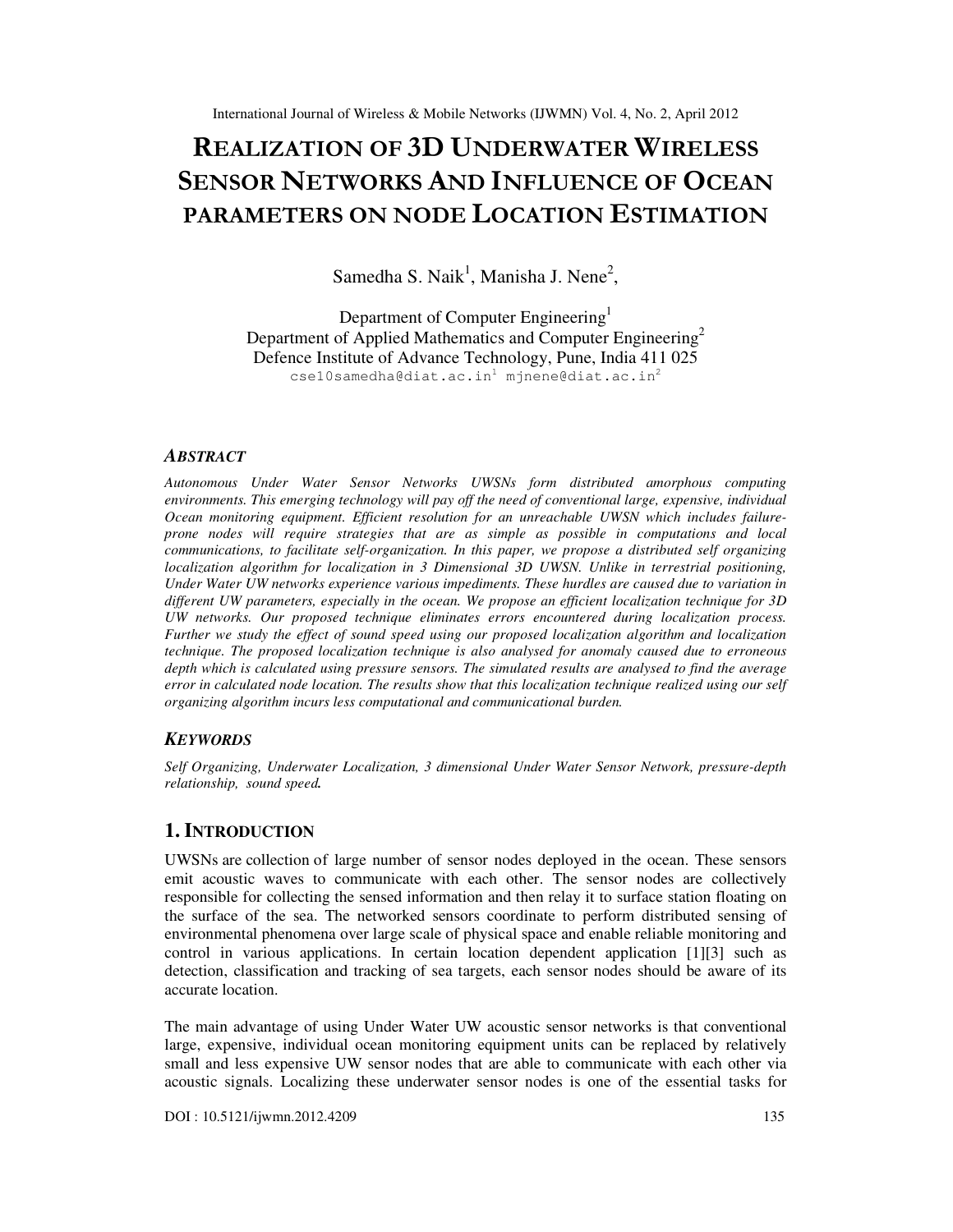UWSNs. The accurate location information of sensor nodes can be used in data tagging, routing, and node tracking.

The process of finding accurate location of any sensor node in UWSN is called as localization. Localization is a must-do task to get useful location-aware data. Many localization techniques do exist for terrestrial wireless sensor networks, but these techniques cannot be directly applied to underwater scenario. In this paper, we concentrate on attaining accurate results for localization inspite of the various challenges faced in UWSN [14]. The main focus in this paper will be on distributed localization techniques to compute accurate location for nodes in 3D environments. Further we also analyse the results when communication errors are induced.

## **2. SCENARIO FOR UNDERWATER LOCALIZATION**

## **2.1. Background**

Underwater acoustic channels are characterized by harsh physical layer environments with stringent bandwidth limitations [17]. The variable speed of sound and the long propagation delays under water pose a unique set of challenges for localization in UWSN [10]. Radio Frequency RF can work at the most on the ocean surface but fails for underwater [1] hence RF is not preferred for underwater scenario. For UWSN acoustic communication is preferred over optical and RF communication. Following are the reasons why acoustic communication is preferred over RF and optical waves: RF waves can travel in sea only at extra low frequencies (30-300 Hz). Hence large antenna and high transmission power is required. Other reasons are limited bandwidth, propagation delay (5 orders of magnitude greater than on terrestrial), very high bit error rates and temporary loss of connectivity. Hence, message exchanges between submerged UWSN nodes and surface nodes needed for localization must be carried out using acoustic communications.

There are many other challenges faced by UWSNs. The underwater channel is severely impaired, especially due to multi-path and fading. Battery power is limited and usually batteries cannot be recharged. Solar energy cannot be exploited. The issue of energy efficiency and the optimal data packet size/length in underwater wireless network communications in the context of effective and efficient data transmission is highlighted in [15]. UW sensors are prone to failures due of fouling and corrosion. Sensor nodes have very limited storage capacity. UW sensors may need to be able to do some data caching as the underwater channel may be intermittent and while the readings from UW sensors are often correlated. Spatial correlation is more unlikely to happen in underwater networks due to the higher distance among sensors. Unfortunately, underwater acoustic channels are characterized by long propagation delays, limited bandwidth, motion-induced Doppler shift, phase and amplitude fluctuations, multipath interference, etc.

To overcome the above challenges in UW scenario, few architectures and localization methods proposed are surveyed [2]. Most of these methods concentrate on localization based on the architectural behaviour (Anchor node positioning / mobility) or network behaviour (Centralized / Decentralized). Our algorithm, apart from being distributed in 3D, extends to improve over the results obtained during trilateration method.

## **2.2. Underwater Sensor Network Architecture**

Different UWSN architectures are very well described in [1]. UW architectures can be classified based on their spatial coverage such as 2 Dimensional 2D/3D and node motion ability i.e. mobile/stationary/hybrid nodes. The 2D and 3D architectures can be either static or mobile.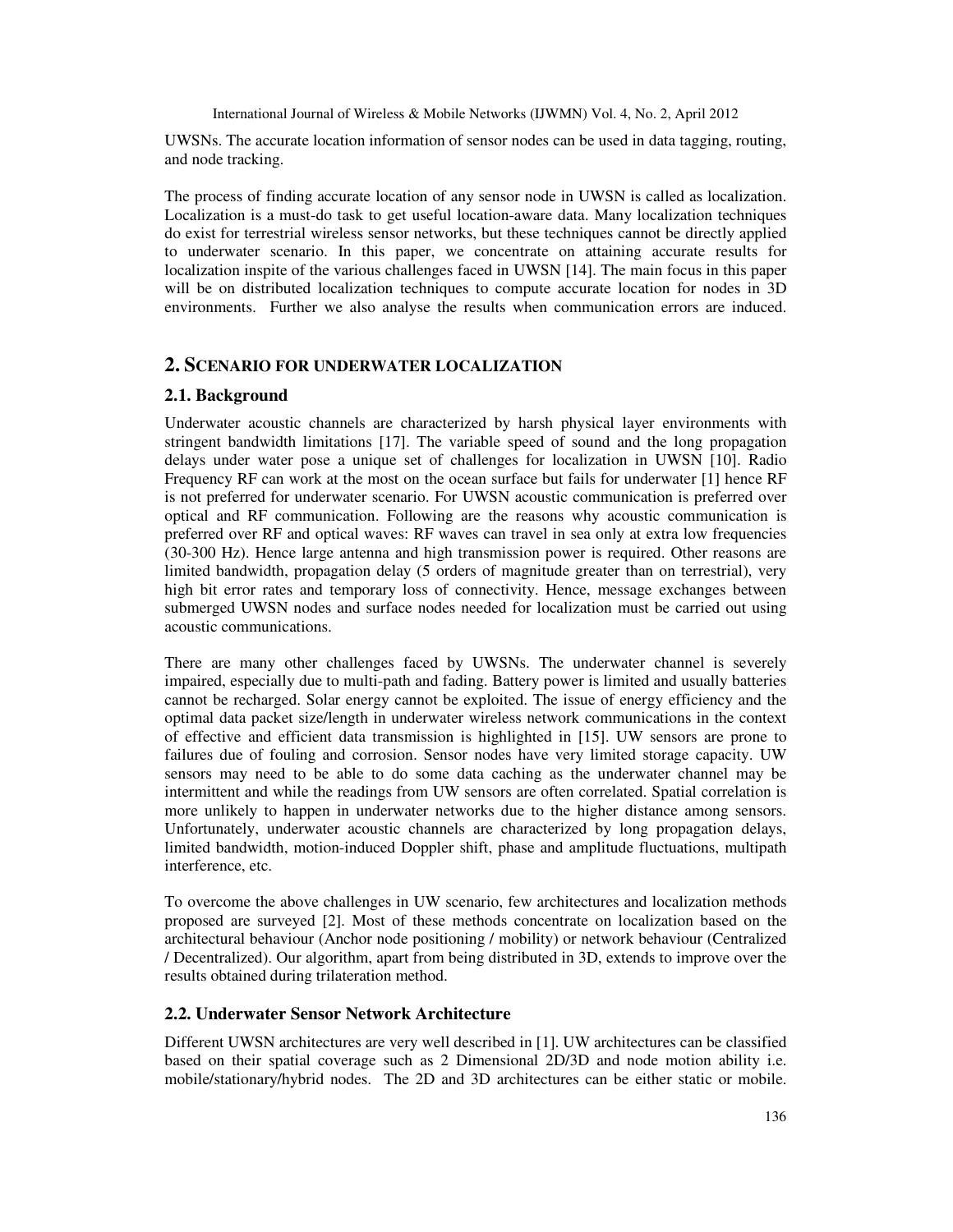Several types of Autonomous Underwater Vehicles (AUVs) can be used to enhance the capabilities of underwater sensor networks. These vehicles are self propelled and move around the network to share data.

In 2D architecture, sensor nodes are placed at a same level i.e. all the sensor nodes have same depth, for example, sensors anchored at the bottom of the ocean. Each of these sensor node make use of acoustic transceivers to communicate with each other. In 3D architecture sensor nodes float at different depths. The two possible solutions for placing sensors at intermediate depths in the ocean can be: Attaching the sensor nodes to a surface buoy with a wire whose length can be adjusted. Another option is to adjust the length of the wire connecting the anchored nodes and the anchor.

AUV aided sensor networks though costly, can provide a better option to function without tethers, cables, or remote control. In [5] the localization algorithm for 2D UWSN is well explored. In section 4, we will be formulating localization algorithm for 3D UWSN.

# **3. RELATED WORK**

Localization algorithms can be either classified as range based or range free. All the range based localization algorithms usually make use of different range measurement techniques. The four basic range measurement techniques are Received Signal Strength RSS, angle of Arrival AOA, Time Of Arrival TOA and Time Difference Of Arrival TDOA[3][16]. Each of which has its own merits and demerits for using them into the ocean. Amongst the above mentioned distance estimation techniques TOA is the most suitable for underwater scenario [4]. Reasons being that, the RSS algorithm is vulnerable to acoustic interferences, such as near-shore tide noise, nearsurface ship noise, multi-path, doppler frequency spread etc. The TDOA algorithm which use RF and acoustic signal is no longer feasible as the RF signal fails in underwater. The AOA algorithm requires directional transmission/reception devices, which would incur non-trivial extra cost. On the other hand, the TOA algorithm can be used in underwater environments measuring arrival time by using acoustic signal only. Hence TOA technique is suitable for UW distance calculation in our algorithm for UWSN deployment.

Recently large number of localization techniques has been proposed [2] most of them being range based and consider node mobility as their prime concern. We are interested in truly distributed algorithms that can be employed on large-scale ad-hoc sensor networks (100+ nodes). None of localization techniques IN [2] actually analyze localization error caused by underwater environment (such as temperature, pressure and salinity).

As discussed in the scenario in section 2, we will compare our technique with those in [2] which use ToA ranging and anchor nodes. Few of the techniques which are anchor based and use ToA range measurement are discussed here. We can group these techniques based on the major concern during localization.

MASL[18] (*Motion-Aware Self-Localization for underwater networks*) deals with the inaccuracy in distance estimation caused due to node movements. Whereas 3D-MALS[19], CL[20] (*Collaborative localization for fleets of underwater drifters*), DNRL[21] (*Localization with Dive'N'Rise (DNR) Beacons for Underwater Acoustic Sensor Networks*) and DETL[22] (*A localization scheme for underwater wireless sensor networks*) exercise movement of anchor nodes/sensor nodes through the water column to improve coverage.

Other techniques like AAL [23] (*AUV-Aided Localization for Underwater Sensor Networks*), LDB[24] (*Localization with directional beacons for sparse 3d underwater sensor networks*) and MSL[25] (*Multi Stage Underwater Sensor Localization Using Mobile Beacons*) make use of AUVs for localization.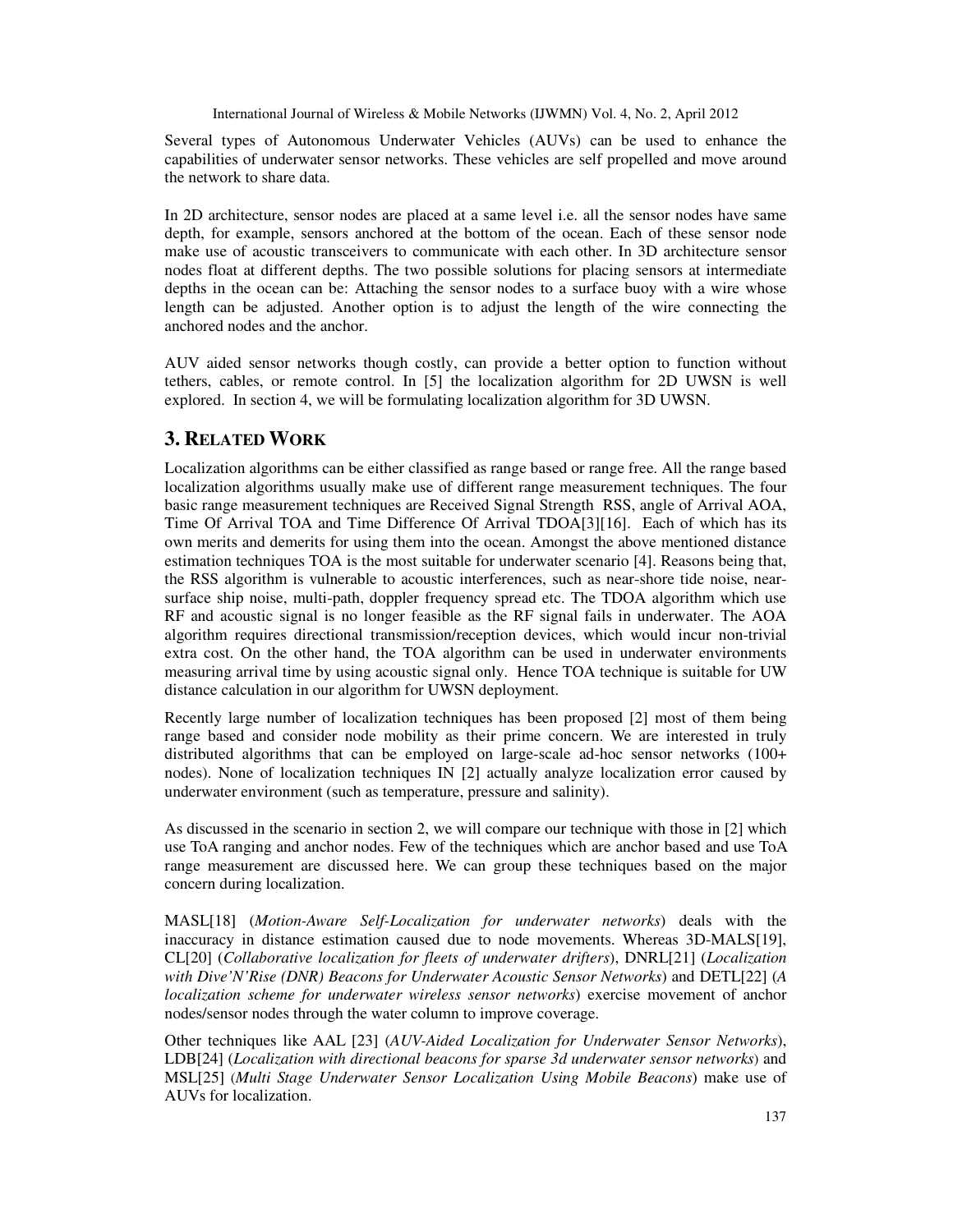3DUL[27] (*A three dimensional localization algorithm for underwater acoustic sensor networks*) is an iterative process where it starts with the surface anchors (GPS driven) acting as known nodes and localizing the subsequent one distance UW sensor nodes. SLMP[28] (*Scalable localization with mobility prediction for underwater sensor networks*) is a technique for mobile UWSN, Anchor node estimation are done by using their previous coordinates and their mobility patters. LSHL[26] (*Localization for large-scale underwater sensor networks*) is a technique which use the same architecture as in our proposed technique, however we overcome the computational overhead by eliminating the need of computing extended Euclidean distance between two nodes.

To the best of our knowledge none of the work incorporates the impediments introduced due to UW parameters. Our localization technique realized using our proposed self-organizing algorithm, considers parameters like temperature, salinity and pressure while estimation of location value to the unknown node in UWSN.

# **4. OUR WORK**

### **4.1. Localization Scenario**

In our proposal we consider the requirement for underwater sensor networks to be selforganizing which implies that there is no central control to control randomly deployed UWSN. Consequently, we assume that nodes are randomly distributed across the environment. Nodes are dropped into the ocean either by plane or ship. Once they settle on the sea floor they start communicating to each other using acoustic signals. The sensors must then estimate their position using an efficient positioning algorithm. The proposed algorithm does not rely on any existence of previous infrastructure. At present we assume that there are mild water currents. Deployed large scaled UW sensors include nodes called Reference Nodes RN and Ordinary Nodes OrN. RNs are able to detect their position by means of GPS, which is attained before diving into the ocean. These RNs play an important role in finding the accurate location of OrNs. OrNs are those nodes sunk underwater which are location unaware. The RN, apart from being positioned at a single location in a network, can be made to rise and dive in the water column to share its location with other OrNs encountered on its way [18][21][29]. In order to perform collaborative sensing tasks the sensor nodes must estimate their position by means of a distributed positioning algorithm. Our proposed algorithm is fully distributed and will be useful in such scenarios.

The communication architecture of underwater sensor networks constitute of OrNs that are anchored to the bottom of the ocean as shown in Figure 1. The depths of the OrNs are assumed to be variable, to form a 3D environment. The depth can be adjusted by adjusting the length of the cable connected to the anchors. Underwater sensor nodes are interconnected to one another by means of wireless acoustic links. Using acoustic communication the sensor nodes can relay data from the ocean bottom network to a surface station.

UW-sensors are equipped with two acoustic transceivers, namely a vertical and a horizontal transceiver. The horizontal transceiver is used to send commands and configuration data to the other sensors and the vertical link is used to relay data to a surface station. It is assumed that all the nodes have same communication range. Two types of sensor nodes are deployed (i). RNs / Anchor nodes / Beacons, these are the nodes which know their locations. (ii). OrNs are those sensor nodes UW which are unaware of their locations. Our proposed self-localization algorithm executes without any centralized control with an aim to make randomly deployed UWSN to be location-aware.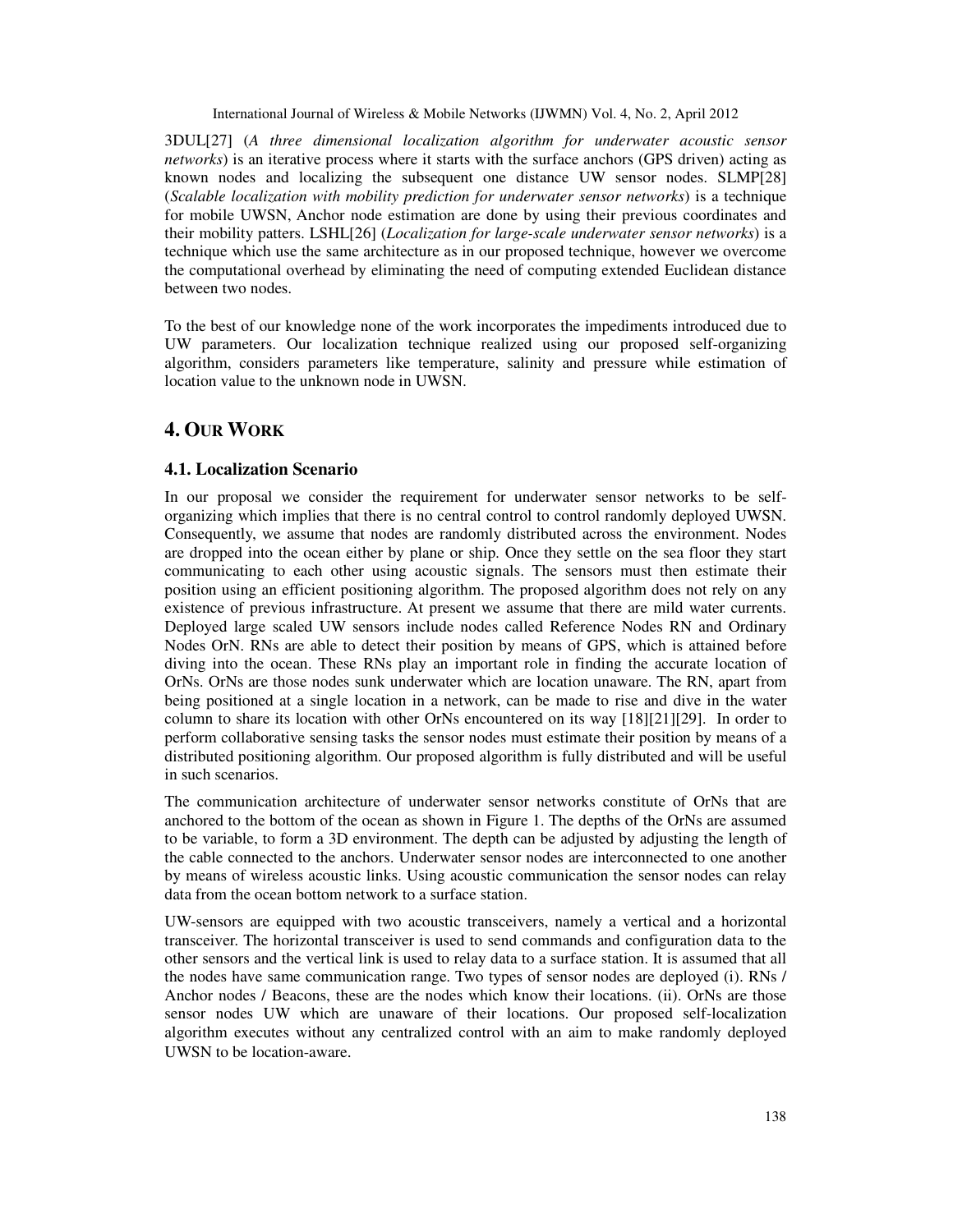

Figure 1. Deployment Scenario for UWSN

## **4.2. Motivation**

UWSN localization with 3D architecture may be more tricky than with 2D architecture. In 2D architectures, the sensing coverage will be only in a particular plane, thereby restricting itself to scan only the plane covered by the nodes.

Every node in an UWSN communicates using acoustic signals. These signals experience propagation delay because of the ocean parameters like Pressure, Temperature, Salinity and Altitude. While devising an efficient localization algorithm it becomes very crucial to study the impact of above parameters on the algorithm.

In 3D UWSN, out of the three coordinates  $(x,y,z)$ , one of the coordinate i.e. depth can be found by a pressure sensor. Finding the Depth of a node becomes much easier by using pressure sensors. But at the same time we cannot neglect the errors encountered during depth calculation. The detailed calculation will be shown in section 6.2.

#### **4.3. Our contribution**

We propose a novel self-organizing localization algorithm which autonomously performs the assigned task without human intervention using large scale UWSN.

The proposed localization technique uses only the distance estimation between the anchor and ordinary node. Computational and communication overheads are thus reduced. The effect of difference in depth, which is calculated by pressure sensors for each node, is considered by our proposed technique for location estimation of unknown nodes in 3D environment. Further the errors in distance estimation caused due to sound speed are included by our proposed localization technique which is realized by our proposed distributed self-organizing algorithm. The result of our proposed technique is simulated and analyzed in this research article.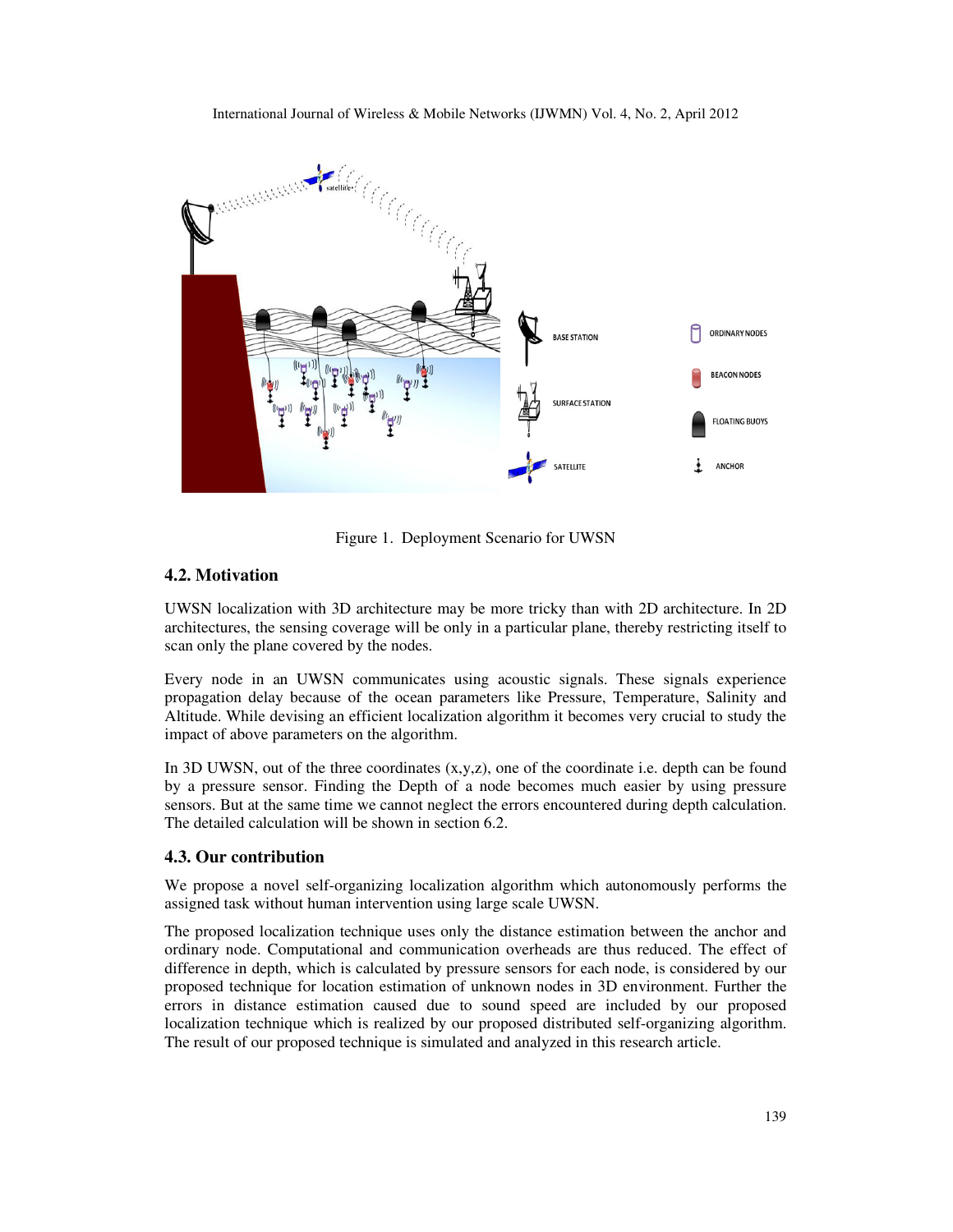## **5. PROPOSED ALGORITHM**

We propose an adaptive self-organizing localization algorithm for UWSN. The sensor nodes are deployed randomly at varying depth in the ocean. Here the randomly deployed underwater sensor nodes self-localize to be location-aware. Our proposed localization algorithm for 3D environment is completely decentralized and distributed in nature.

Average Error AE is calculated to weigh the efficiency of our algorithm. The average error will be given as:

500  
\n
$$
\sum_{i=1}^{500} \sqrt{(x_i - x_i^*)^2 + (y_i - y_i^*)^2 + (z_i - z_i^*)^2}
$$
\n
$$
AE = \frac{i - 1}{500}
$$

where  $(x_i, y_i)$  is a real sensor position and  $(x_i^*, y_i^*)$  is estimated localization.

## **5.1. Phases in proposed algorithm**

Proposed algorithm incorporates different phases which include deployment; distance estimation; initialization of RN's and position estimation. A Pictorial view of the proposed algorithm is presented in Figure.2.

#### **5.1.1 Node deployment**

Nodes are deployed in water by plane or by ship. Before deployment, the data structure: beacon\_flags are reset for all the sensor node. The data structure: beacon\_flag of RN is set to '1'. The attributes of a sensor node are Node ID, Network ID, Beacon flag, list of reference nodes, its x, y, z position (where z is the depth) at which node is place. Node ID is a unique number which identifies a node. Network ID tells to which network this node belongs. Beacon Flag stores the status of a node i.e. whether it is an anchor or an ordinary node. If beacon flag is set to '1' it implies that the node is a beacon/anchor node and knows its location. If beacon flag is set to '0' the node is an ordinary node whose location is yet to be found out. Before deployment all the ordinary nodes are set to '0' and anchor nodes are set to '1'.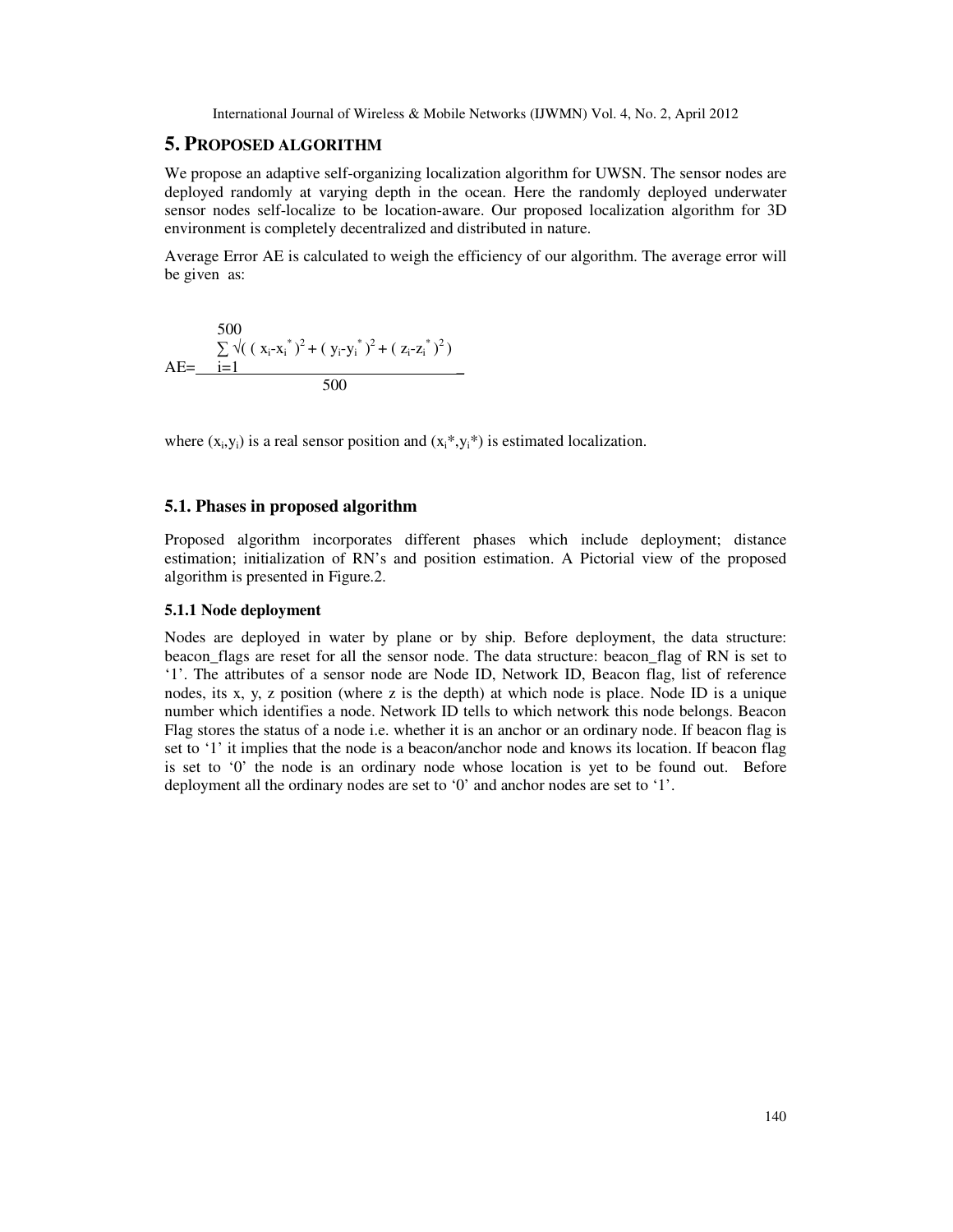

Figure 2. Flow Chart for Our Proposed Algorithm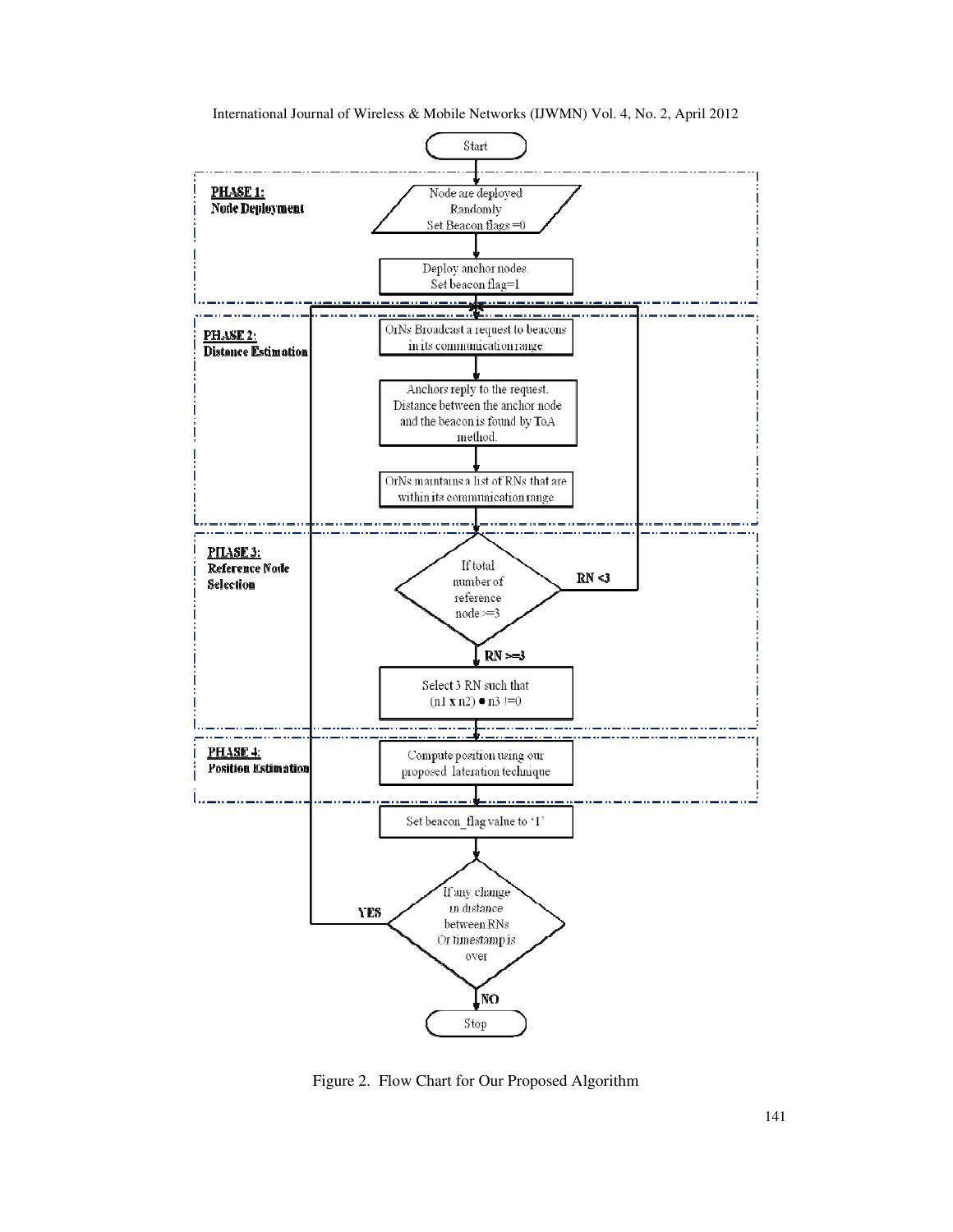#### **5.1.2. Distance estimation**

In order to find the position of sensor node, minimum of three RN are needed. The distance between these RN are used to calculate the exact position of unknown node. In our proposed technique, distance estimation between the OrN and RN will be found by TOA method. For TOA-based systems, the one-way propagation time is measured, and the distance between measuring unit and signal transmitter is calculated. This algorithm estimates the distance between nodes by measuring the propagation time of a signal. So it requires precise time synchronization between two nodes. In this case the distance between two nodes is directly proportional to the time the signal takes to propagate from one point to another. If signal is sent at time t1 and reached the receiver node at time t2, the distance between two nodes can be defined as in equation (1). Where Sr is the propagation speed of acoustic signal (1500 m/s). From this method we get the list of all possible RN's in the communication range.

$$
d1 = Sr (t1 - t2) \tag{1}
$$

## **5.1.3. Reference Node selection**

Minimum of 3 reference points are required to apply trilatertion technique to find the point of intersection, i.e. the coordinates of OrN. List of Reference Nodes RN consists of all the reference nodes in its communication range and their distance from itself. Unlike in 2D networks [5], selection of reference nodes becomes a difficult task. In 3D networks communication range of each sensor node represents a sphere, Figure.3; hence intersection of 2 spheres gives us a circle in a particular plane, Figure.4. Where as in 2D we are left with only 2 point making the calculations simpler.



Figure 3. 3D realization of reference nodes



Figure.4. Intersection of two spheres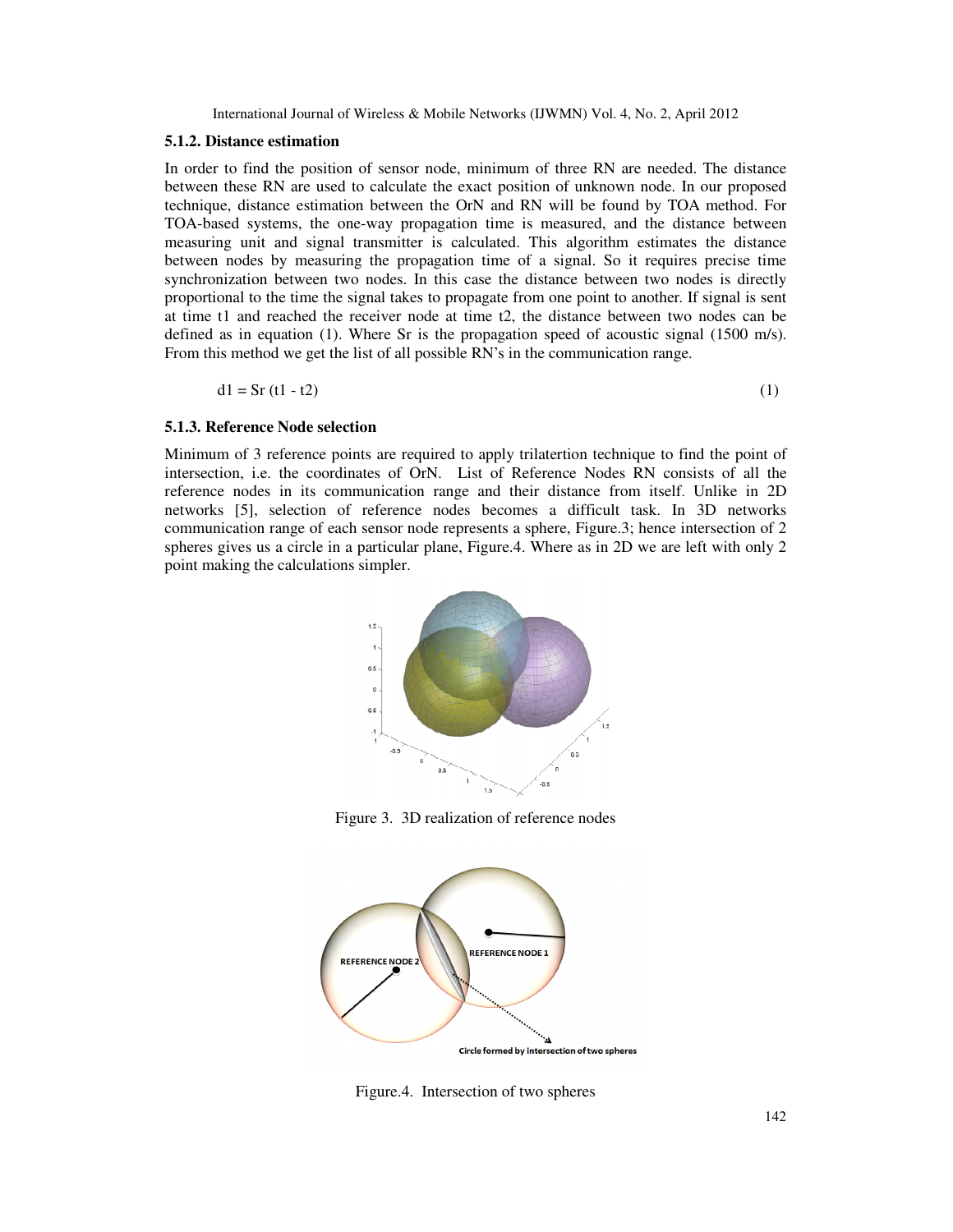The selected RNs should be such that the 3 planes formed by overlapping of the 3 spheres should intersect at a single point.

Consider the equation of the 3 spheres to be:

$$
(x-x1)2 + (y-y1)2 + (z-z1)2 = R12
$$
 (2)

$$
(x-x2)2 + (y-y2)2 + (z-z2)2 = R22
$$
 (3)

$$
(x-x3)2 + (y-y3)2 + (z-z3)2 = R32
$$
 (4)

Where  $(x_1,y_1,z_1)$ ,  $(x_2,y_2,z_2)$  and  $(x_3,y_3,z_3)$  are coordinates of the 3 RNs and  $(x,y,z)$  is coordinate of unknown node.

To find the plane in which the intersection of sphere (i.e. a circle) lay, pick one of the equations in (2), (3) or (4) and subtract it from the other two. That will make those other two equations into linear equations in the three variables.

$$
a_i^*x + b_i^*y + c_i^*z = e_i
$$
 (5)

These are the equations of the plane in which the intersecting circle lies. Where  $i=1, 2, 3$ .

The intersection of two planes may have many possibilities, depicted in Figure. 5



Figure 5. Possibilities of intersection of three planes

To find whether the 3 planes, in (5), meet at a single point it has to satisfy 2 conditions:

- (i) The first two planes should not be parallel to each other
- (ii) The line formed by the intersection of the first 2 planes should not be parallel to the third Plane

#### **5.1.3.1. Intersection of two planes**

The vectors  $\langle a_1, b_1, c_1 \rangle = n_1$ ,  $\langle a_2, b_2, c_2 \rangle = n_2$ , and  $\langle a_3, b_3, c_3 \rangle = n_3$  are normal (i.e. perpendicular) to the planes  $a_1x - b_1y + c_1z = e_1$ ,  $a_2x - b_2y + c_2z = e_2$ , and  $a_3x - b_3y + c_3z = e_3$ respectively.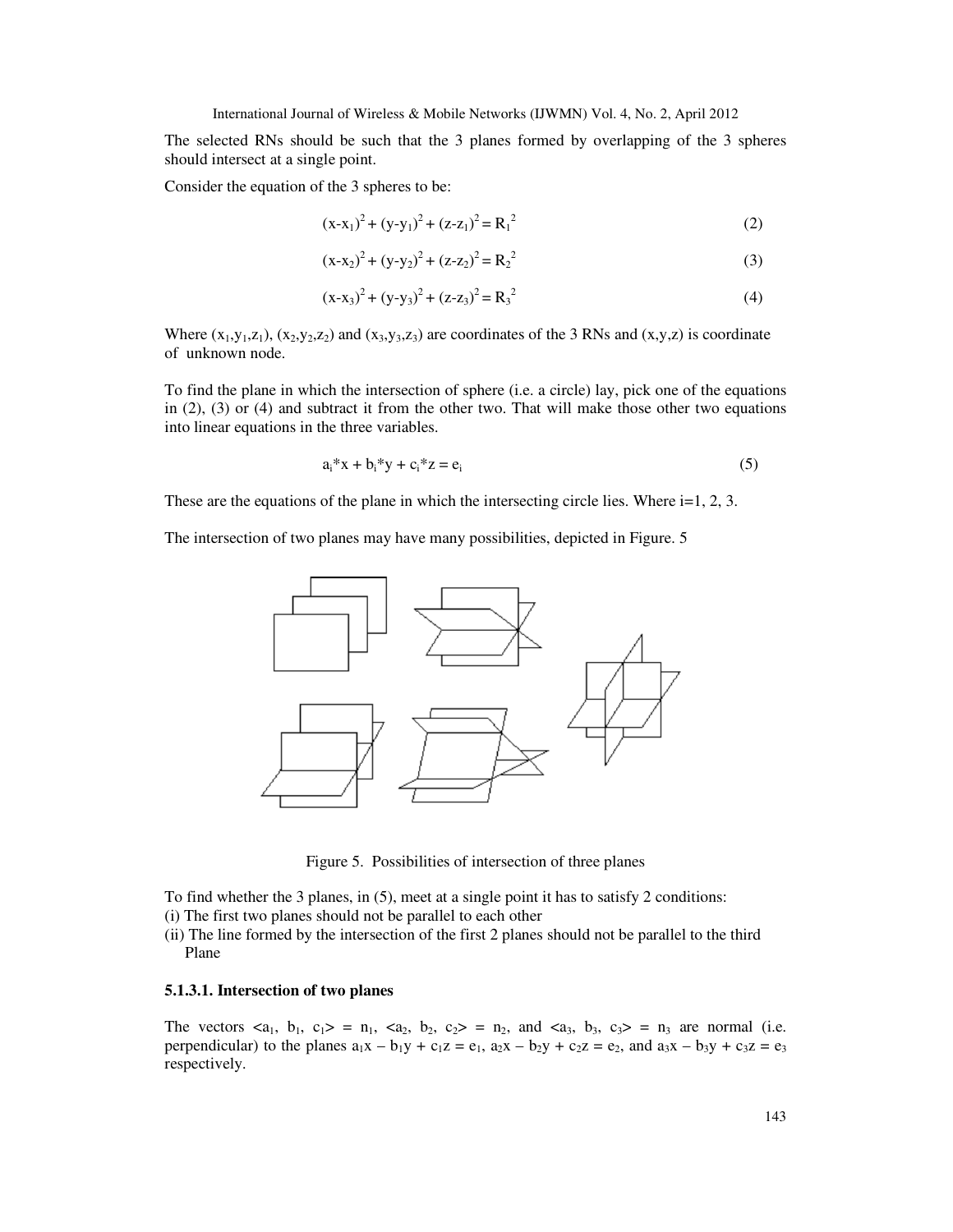In 3D, two planes are either parallel or they intersect in a single straight line L. The planes are parallel whenever their normal vectors  $n_1$  and  $n_2$  are parallel, and this is equivalent to the condition that:  $n_1 \times n_2 = 0$ . When not parallel,  $n_1 \times n_2 > 0$  is a direction vector for the intersection line L, Figure 6.



Figure 6. Normal of 2 planes perpendicular to the line of intersection

By simple geometrical reasoning; the line of intersection is perpendicular to both normals. Now, the cross product of these two normal vectors gives a vector which is perpendicular to both of them and which is therefore parallel to the line of intersection of the two planes Equation(6). So this cross product will give a direction vector for the line of intersection and can be used as a reference vector in the direction of the line.

$$
\langle a_1, b_1, c_1 \rangle \mathbf{X} \langle a_2, b_2, c_2 \rangle = \langle a_{12}, b_{12}, c_{12} \rangle = \mathbf{u} \tag{6}
$$

Where 'u' is the directional vector of the line formed by intersection of two planes.

#### **5.1.3.2. Intersection of a line and a plane**

In 3D, a line L is either parallel to a plane or intersects at a single point. We first check if L is parallel to plane by testing if  $(n3 \cdot u) = 0$  which means that the line direction vector u is perpendicular to the plane normal n3. If this is true, then the line L and the third plane are parallel and either never intersects or else L is totally on the plane. If the line and plane are not parallel, then they intersect at a unique point.

#### **5.1.4. Position estimation**

In UWSN, we assume that the depth of the sensor nodes can be found out by using pressure sensors. How this is done, i.e. the relationship between pressure and depth is explained in [6]. Some percentage of errors involved during calculation of depth with pressure sensors will be highlighted in section 6.2.

Once we are aware about the 3 RN and the depth of the unknown node through pressure sensors, we can find out the position of the unknown node. Therefore Equation (5) can be written as:

$$
a_i^*x + b_i^*y = f_i \tag{7}
$$

where  $f_i = (e_i + c_i * z)$  and  $i=1,2,3$ .

Having with us two variables and three equations we can now solve these equations to get new values of UN,  $(x,y,z)$ . No other data like the distance between the known nodes is required,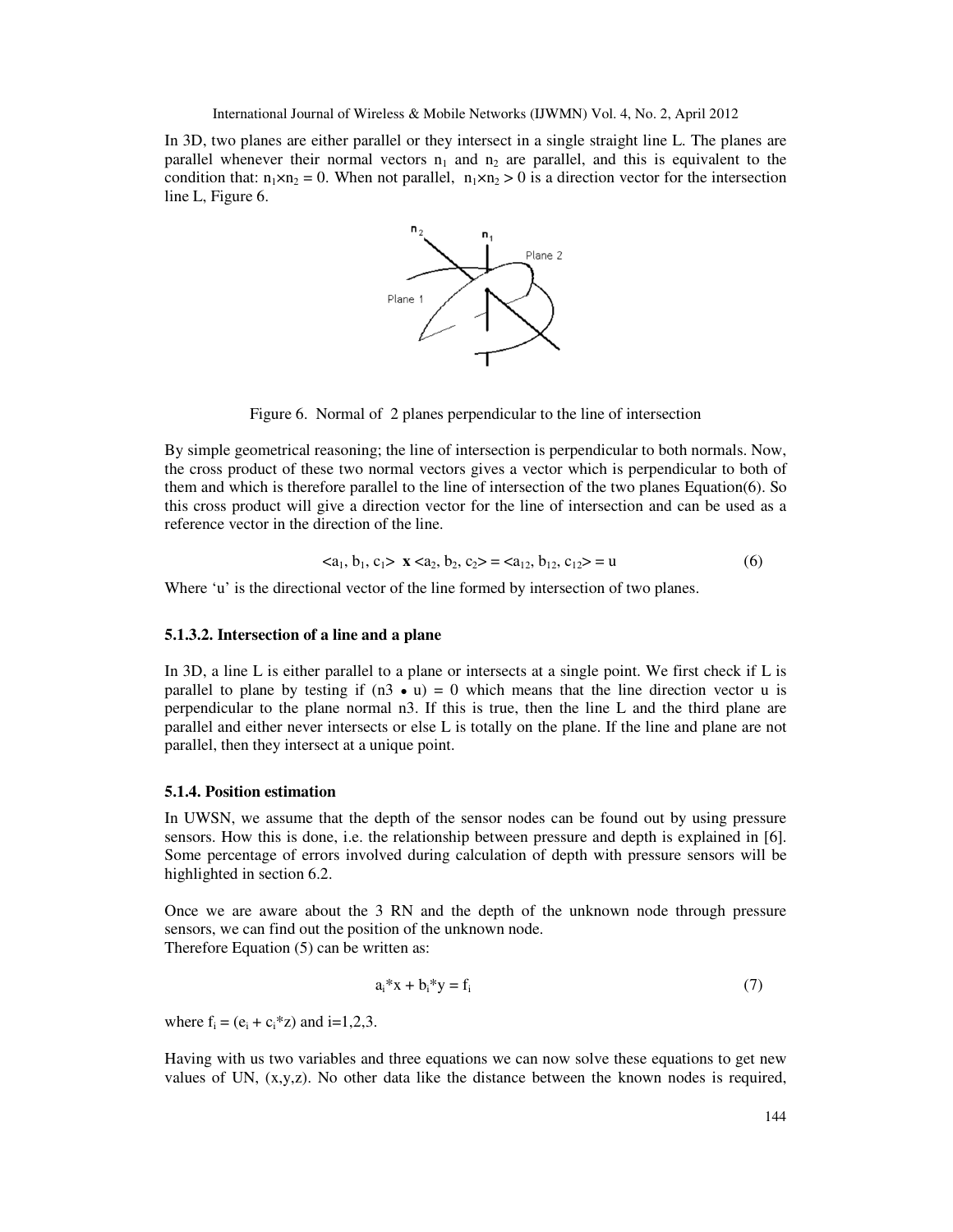thereby reducing the computational overhead. This is an important inference form our proposed position estimation phase.

## **6. ERROR INTRODUCED IN LOCALIZATION ALGORITHM**

#### **6.1. Effect of ocean parameters on Average Error**

Localization algorithm will work very fine when there are no Distance measurement errors. Distance measurement errors are errors in the distance estimates between the non localized node and references. Distance measurement is highly influenced by Sound speed, which in turn depends on temperature, salinity and depth. Hence distance calculated is directly influenced by speed of sound, as in equation (1) [8] [9].

We will be using a new equation proposed by Leroy et al [10] for the calculation of sound speed in seawater which is a function of temperature, salinity, depth, and latitude in all oceans and open seas. Equation (8) shows the relation between underwater parameters and the sound speed. Where T: Temperature, S: Salinity, Z: Depth and ɸ: Latitude.

Speed of sound 'C' = 
$$
1402.5 + 5T - 5.44 \times 10^{-2} T^2 + 2.1 \times 10^{-4} T^3 + 1.33S - 1.23 \times 10^{-2} ST + 8.7 \times 10^{-5} ST^2 + 1.56 \times 10^{-2} Z + 2.55 \times 10^{-7} Z^2 - 7.3 \times 10^{-12} Z^3 + 1.2 \times 10^{-6} Z(\phi - 45) - 9.5 \times 10^{-13} T Z^3 + 3 \times 10^{-7} T^2 Z + 1.43 \times 10^{-5} SZ
$$
 (8)

When we calculate the distance between the RN and the Ordinary Node ON, owing to special mechanical properties of sea water, the sound moves at a mean speed around 1500m/s. Sound travels faster with increase in T,S,P. Temperature strongly effects the speed of sound (i.e. soundtravels faster in warm water than in cold water). Hence we assume that the speed of acoustic signal will be 1500m/s. as in equation (9).

$$
d_1 = S_1 * t \tag{9}
$$

But as we have seen earlier that the speed always varies with the change in oceanographic parameters like temperature, Salinity and depth at which the node is placed. The new distance with errors can now be calculated as in equation (10).

$$
d_2 = S_2 * t \tag{10}
$$

Where,  $S_1$  is considered to be 1500 m/s and  $S_2$  is the speed of sound calculated for varying temperature, salinity and Depth values. Here t will remain same as the time taken will be calculated using TOA method. When network consist of N sensors then any nodes constellation can be fully described as N by N matrix. Elements of this matrix dij equal to distance between neighbor nodes i and j  $(i, j = 1...N)$ , -1 if nodes i and j are too far to communicate and 0 if  $j=i$ . To find node i position it is necessary to know at least three dij  $> 0$  elements where  $j = 1...N$ with  $j \neq i$ . Communication range R has to be greater than the distance dij. For simulation purpose we propose an equation (11) to calculate the erroneous distance.

$$
\text{dij}^* = \begin{cases} \text{dij} \left( \frac{d2}{d1} - 1 \right) & \text{when } \text{dij} < = R \\ -1 & \text{when } \text{dij} > R \end{cases} \tag{11}
$$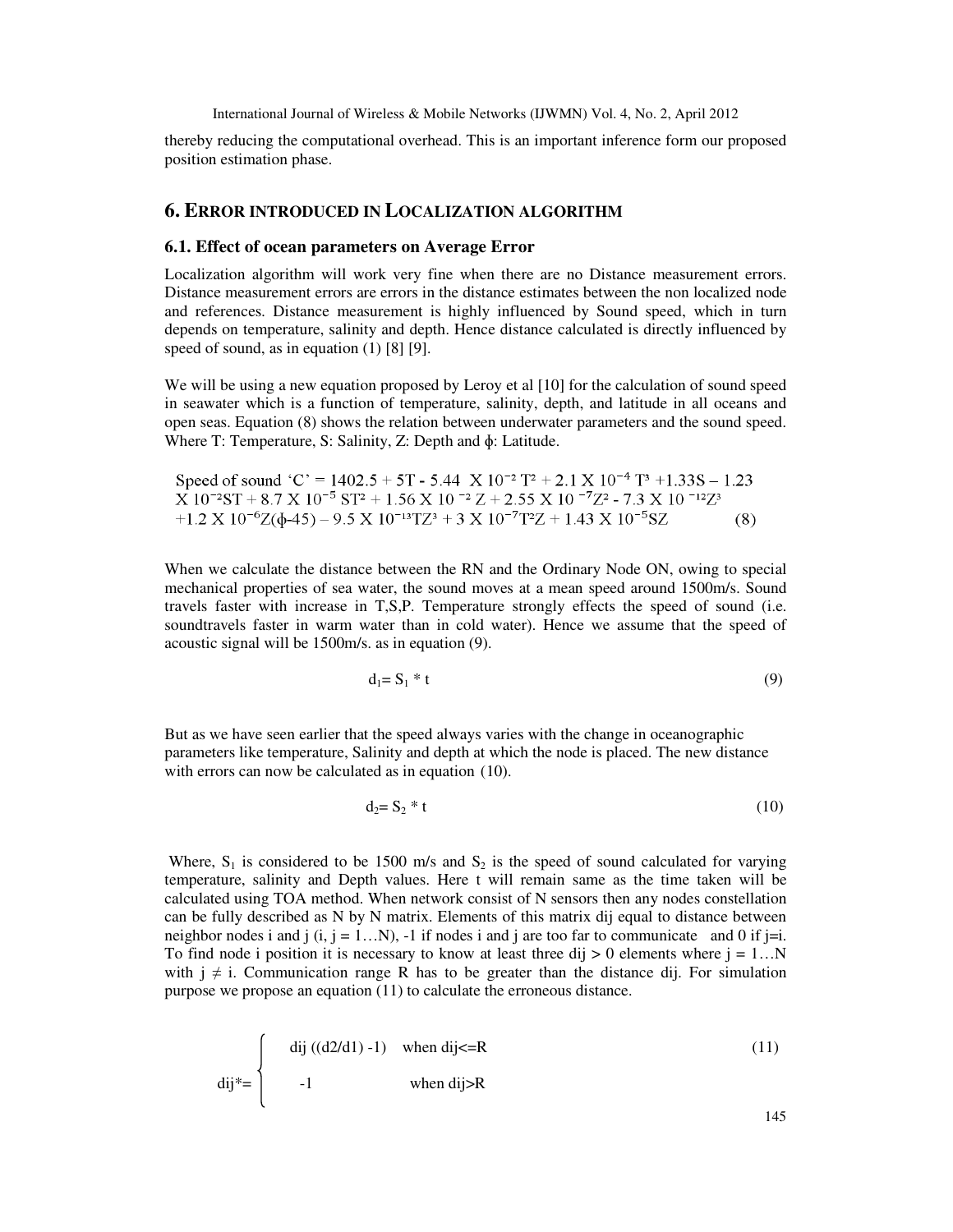The above mentioned technique was simulated for 2D UWSN [13] and is also suitable for 3D scenario. This technique was analyzed for varying sound speed caused due to ocean parameters. The analysis concludes that the sound speed was predominantly influenced by temperature and very less by salinity and pressure [13]. As in Figure.7:



Figure 7. Influence of Temperature on Average Error in 2 D Scenario

Sound speed was predominantly influence by temperature rather than salinity and pressure [11]. Hence for analysis of effect of sound speed on Localization algorithm in 3D scenario, we will keep salinity and pressure as a constant factor and vary temperature to calculate its impact on calculated node location.

#### **6.2. Effect of Depth measurement on Average Error**

Apart from Temperature, Salinity and Pressure being the major factors influencing the errors in distance estimation, Depth (calculated using pressure sensors) also influences the average error in node localization.

Useful guidance and suitable equations for converting pressure into depth and depth into pressure can be found in [6]. The key equation for Conversion of pressure into depth is:

$$
Z_s = \frac{9.726\,59 \times 10^2 P - 2.512 \times 10^{-1} P^2 + 2.279 \times 10^{-4} P^3 - 1.82 \times 10^{-7} P^4}{g(\phi) + 1.092 \times 10^{-4} P}
$$
\n
$$
(12)
$$

where  $g(\emptyset)$  is given as the international formula for gravity. These equations are based on the algorithm of UNESCO 1983 [12].

## **7. EXPERIMENTAL RESULTS**

We propose a localization algorithm which can efficiently work for 3D UWSNs. In our simulation 500 nodes were deployed over an area of 1000 x 1000 x 1000 meters. The communication range of every sensor node 'R' was taken between 250 to be meters. The initial RN were place at (1,100,50),(100,100,1) and (100,1,100) respectively. Certain assumptions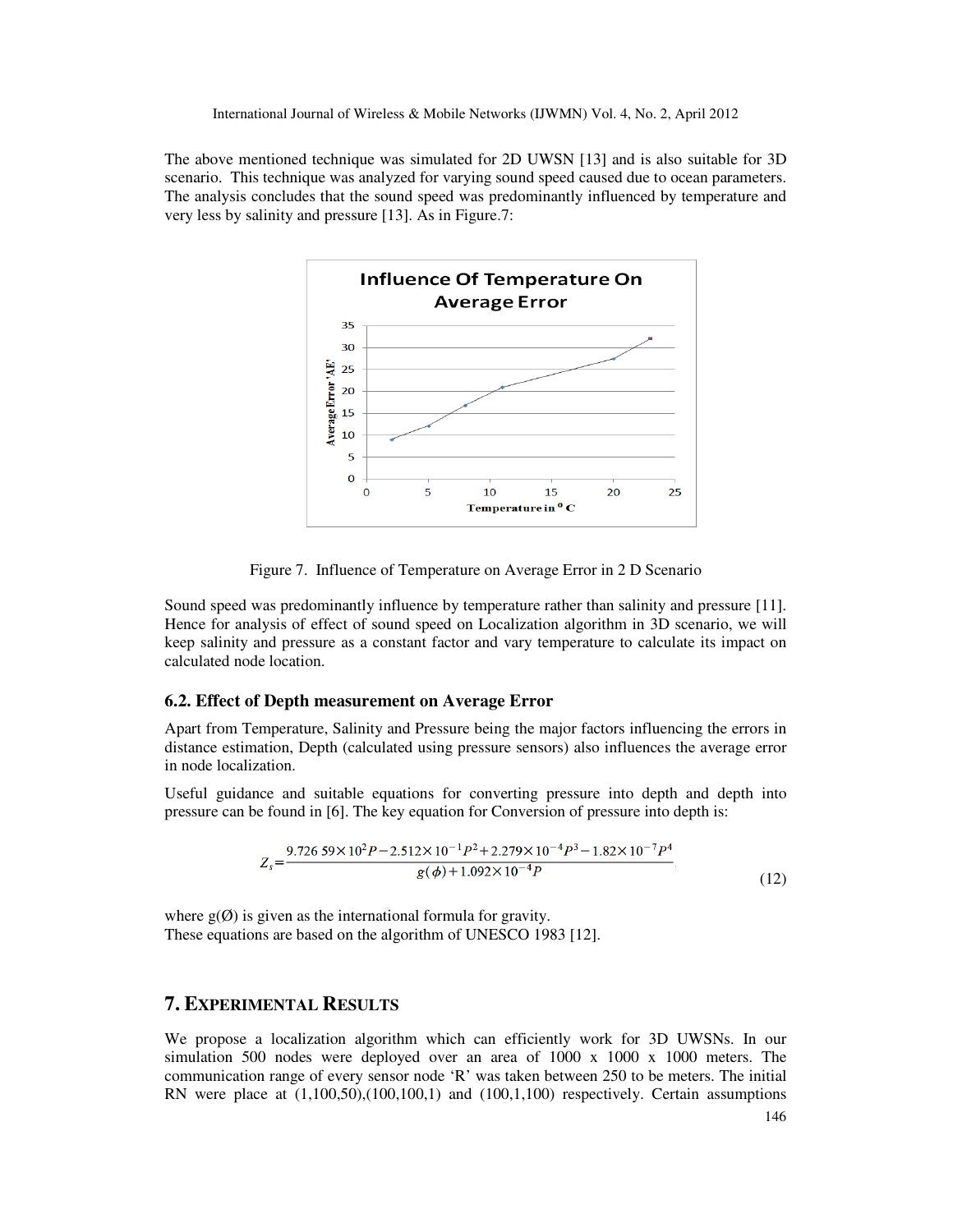made were, all transmitters and receivers in the system were precisely synchronized and only nodes with beacon flag as '1' can act as RN's. Nodes are deployed randomly to form a 3 Dimensional architecture. The sensor nodes were placed at varying depth. Inorder to compute accurate results simulations were run for 50 simulations to take average results for different underwater parameters.

The UW parameters discussed in section 6.1 and 6.2 were incorporated in the simulation to find the deviation from the actual location of a sensor node.

The proposed localization algorithm was simulated to analyze the effect of temperature on sound speed and indeed on Average error. The influence of depth measured using pressure sensors was also incorporated to find the possibilities of errors induced.

For Temperature being the major factor influencing the estimated distance, in our simulation we take temperature as a variable and keep salinity and depth as constant values.



In Figure.8. Salinity = 35 %, Latitude =  $60^{\circ}$  and Temperature varies from 2 – 23 °C

Figure 8. Average error induced by temperature varing from  $(2 - 23 \degree C)$ Figure.8. shows that the temperature is the dominating factor which influences the localization results. In our simulation the maximum difference between the actual and calculated distance was 40 metres, when temperature varied from  $2 - 23$  °C.

The erroneous distance calculation for depth as a function of pressure is as shown in Equation (12).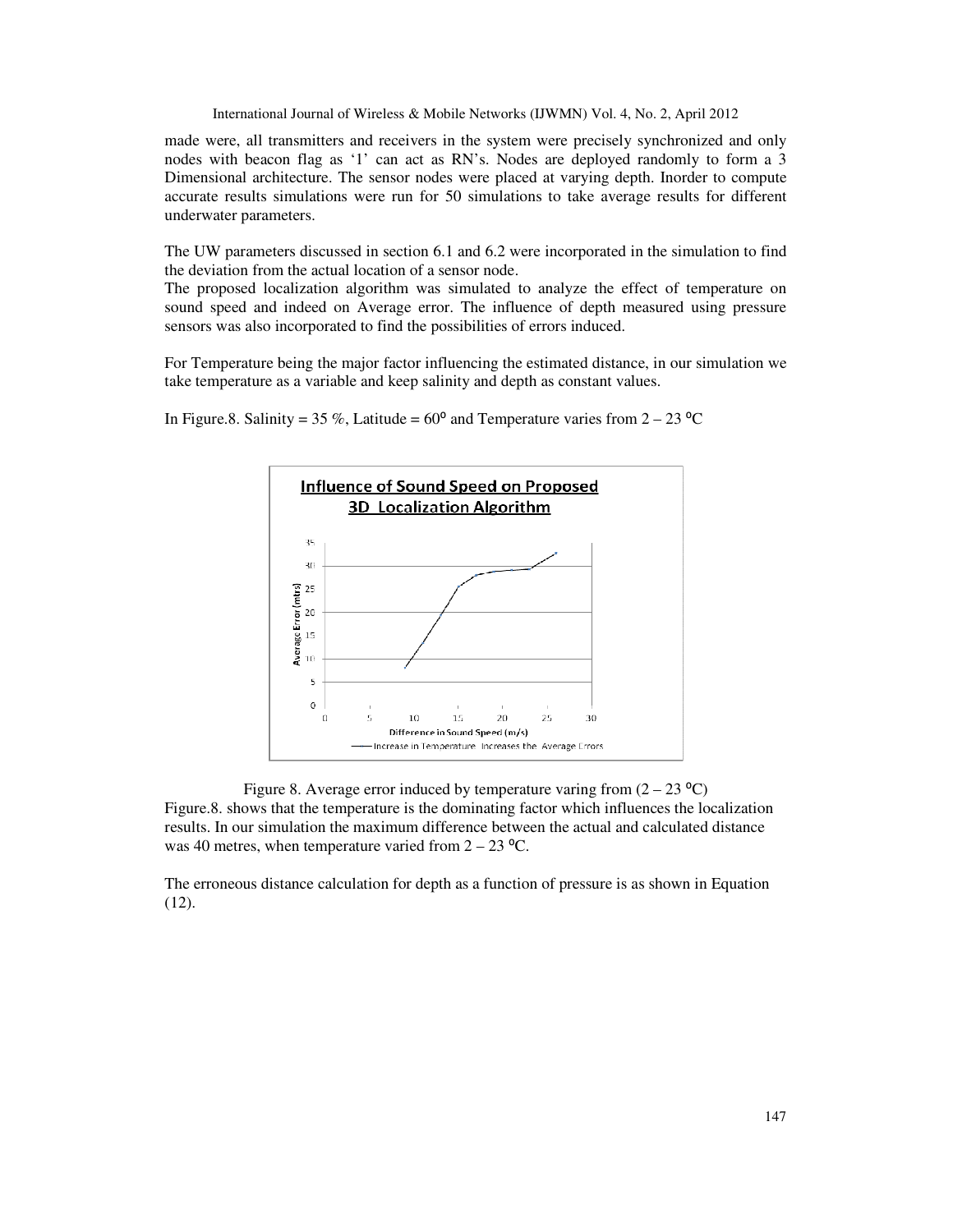International Journal of Wireless & Mobile Networks (IJWMN) Vol. 4, No. 2, April 2012



Figure 9. Average error induced by change in calculated depth. (0.02 to 0.2 m/s)

Depth as compared to temperature is not a dominant parameter in location calculation, but must be considered as a active participant in localizing a sensor node. Simulation was carried out for difference in depth varing form 0.02 to 0.2 m/s. Figure.9. shows the influence of difference in depth on proposed 3D Localization algorithm.

## **8. CONCLUSION**

We propose a distributed self organizing algorithm for UWSN. UW networks experience various impediments. Factors like temperature, salinity and pressure in UW which influence the UWSN localization were analysed. We studied the effect of errors caused due to variation in sound speed and depth calculated using pressure sensors. Our proposed algorithm caters for and unobtrusive service for UW. Our proposed localization technique incorporates likely errors anticipated while operating underwater for Large scale UWSN. The proposed algorithm works efficiently, with an error not more than 33 meters for temperature ranging between 23 to 26 degrees centigrade and error of approximately 0.23 meters using difference in estimated depths. The estimated location of the unknown node can deviate not more 40 meters when exposed to varying temperature and pressure parameters.

#### **REFERENCES**

- [1] Ian.F.Akyildiz, Dario Pomplili and Tommaso Melodia, ―Underwater acoustic sensor net-works research challengesǁ,sciencedirect, 2005.
- [2] Melike Erol, Hussein T and Sema Oktug, A Survey of Architectures and Localization Techniques for Underwater Acoustic Sensor Networks, IEEE communications and survey & tutorials, 2011.
- [3] Hui Liu , Survey of Wireless Indoor Positioning techniques and systems, IEEE transactions on systems, man, and cybernetics—part c: applications and reviews, vol. 37, no. 6,2007
- [4] K. H. Lee, C. H. Yu, J. W. Choi and Y. B. Seo, ToA based Sensor Localization in Underwater Wireless Sensor Networks, SICE Annual Conference 2008.
- [5] Samedha Naik and Manisha J Nene, Self Organizing Localization Algorithm for Large Scale Underwater Sensor Networksǁ, IEEE International Conference on Recent Advances in Computing and software systems, 2012, In Press.
- [6] Claude C. Leroy, Depth-pressure relationships in the oceans and seas, Journal of the acoustical Society of America,103 (3),1998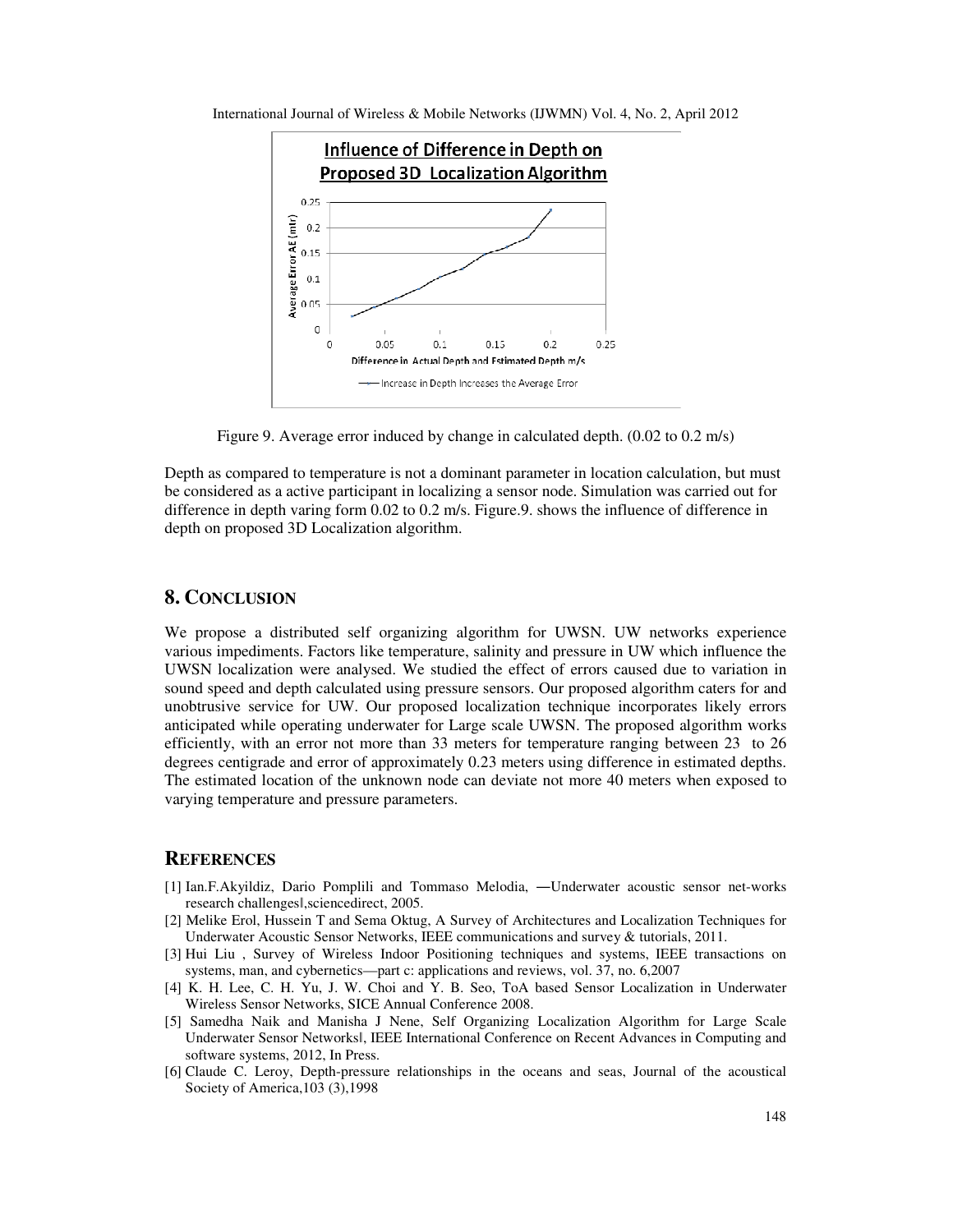- [7] Kang Hoon Lee, Chang Ho Yu, Jae Weon Choi and Young Bong Seo, ―ToA based Sensor Localization in Underwater Wireless Sensor Networksǁ, SICE Annual Conference 2008.
- [8] Xavier Lurton, —An Introduction to Underwater Acoustics, Principles and Applicationsl, Book, Springer Publication,2010.
- [9] M. M. Ali, Sarika Jain and Radhika R, Effect of Temperature and Salinity on Sound Speed in the central Arabian Sea, The Open Ocean Engineering Journal, 4, 71-76, 2011.
- [10] C.C Leroy, Stephen P, —A new equation for the accurate calculation of sound speed in all Oceans", Journal of the acoustical Society of America,2774-2782.,2008
- [11]S Jamshidi and Md. N. B. Abu, An Analysis on Sound Speed in Seawater using CTD Data, Journal of applied sciences, 10(2): 132-138,2010.
- [12]N. P. Fofonoff and R.C. Millard, Algorithms for computation of fundamental properties of sea water, Unesco technical papers in marine science, 1983.
- [13] Samedha Naik and Manisha J Nene, Effect of sound speed on localization algorithm for underwater sensor networks, International Conference on Wireless, Mobile networks and Applications (WiMoA),2012. In Press.
- [14] Jim Partan, Jim kurose and Brain Neil, A Survey of Practical Issues in Underwater Networks WUWNet' 06, 2006.
- [15] Low Tang Jung and A.B.Abdullah, Underwater Wireless Network, International Conference on Electrical, Control and Computer Engineering, IEEE 2011
- [16]Vijay Chandrasekhar, Winston KG, Yoo SC and How VE, Localization in Underwater Sensor Networks- Survey and Challenges, 2006, WUWNet'06.
- [17]Nor-Syahidatul N.Ismail, Liban Abdullahi Hussein, Sharifah H.S.Ariffin, "Analyzing the Performance of Acoustic Channel in Under Water Wireless Sensor Network (UWSN), Fourth Asia International Conference on Mathematical/Analytical Modelling and Computer Simulation,2010.
- [18]D.Mirza and C. Schurgers, Motion-aware self-localization for underwater networks, San Francisco, California, USA,2008, pp. 51-58.
- [19]Y. Zhou, B. Gu, J.C.K Chen and H. Guan, An range-free localization scheme for large scale underwater wireless sensor networks, J. Shangai Jiaotong University, vol. 14 no.5 ,pp 562-568,2009.
- [20]D Mirza and C Schurgers, Collaborative localization for fleets of underwater drifters, IEEE Oceans, Vancouver, BC,2007
- [21] M. Erol, Luiz F. M and M. Geria, "Localization with Dive'N'Rise (DNR) Beacons for Underwater Acoustic Sensor Networks", 2007, WUWNet'07
- [22]K. Chen, Y Zhou and J He, A localization scheme for underwater wireless sensor networks, International Journal of Advanced Science and Technology, vo. 4, 2009.
- [23] Melike Erol and Luiz Filipe, -AUV-Aided Localization for Underwater Sensor Networksl 2007, WASA
- [24]H.Luo, Z Guo, W Dong and Y Z Hong, Ldb: Localization with directional beacons for sparse 3d underwater sensor networks, Journal of Networks, vol. 5 no.1, 2010
- [25]M. Erol, Luiz F.M, Antonio C, Multi Stage Underwater Sensor Localization Using Mobile Beacons, The Second International Conference on Sensor Technologies and Applications,IEEE,2008.
- [26]Z Zhou, J Cui and S Zhou, Localization for large-scale underwater sensor networks, Poc. IFIP Networking, Atlanta, Georgia,USA, May 2007,pp 108-119
- [27]M T Isik, O.B Akan, A three dimensional localization algorithm for underwater acoustic sensor networks, IEEE Trans. Wireless Communication, vol. 8, no.9.pp4457-4463.
- [28]J Cui, Z Zhou and A Bagtzoglou, Scalable localization with mobility prediction for underwater sensor networks, in Proc. Second workshop on Underwater networks (WuWNet), Montreal, Quebec, ananda,2007.
- [29] Yi Zhou, K Chen, J He ,J Chen and Alei L, "A Hierarchical Localization scheme for Large Scale Underwater wireless sensor networks ",2009, 11th IEEE International Conference on High Performance Computing and Communications.